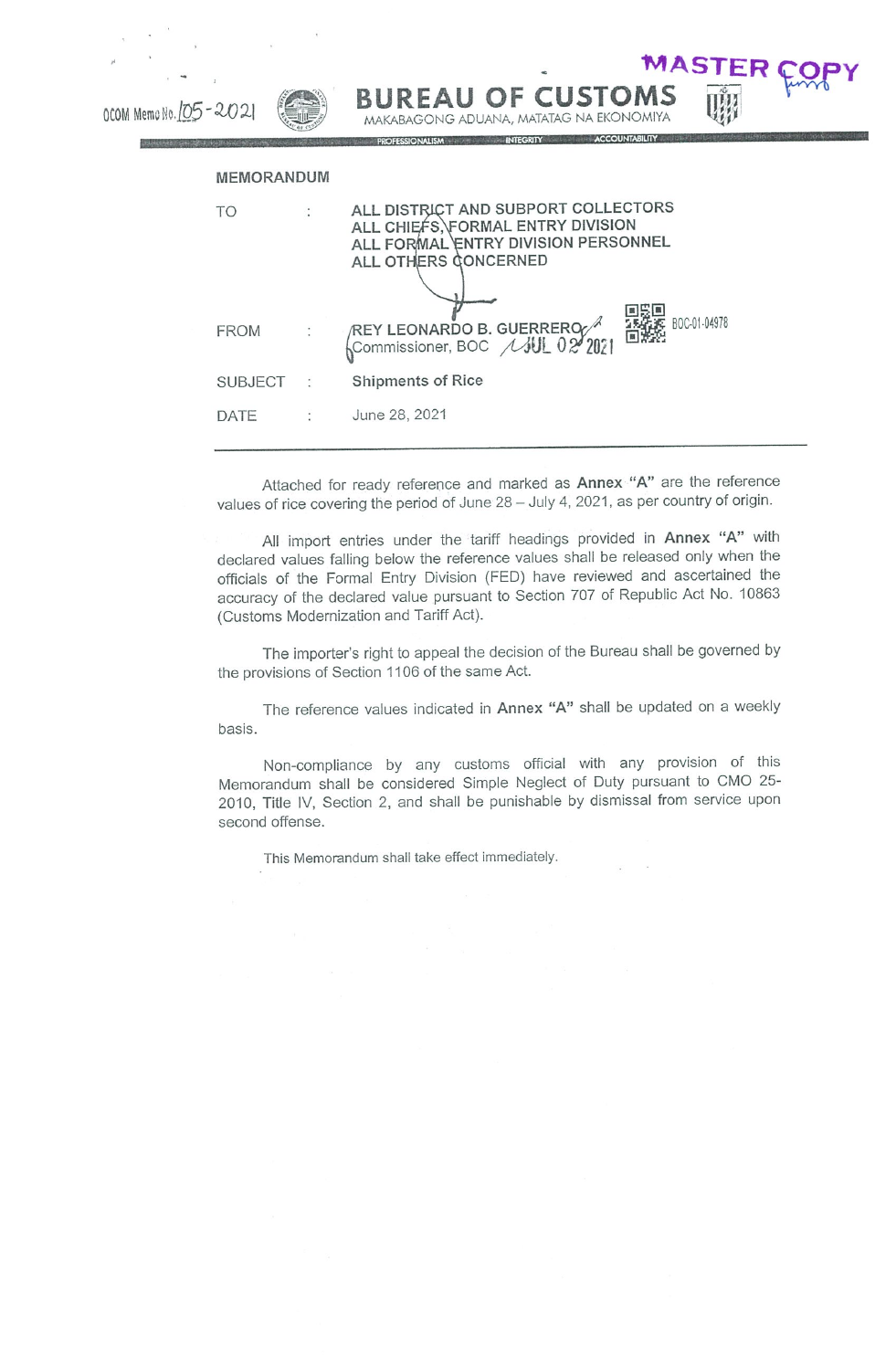ANNEX "A" REVISION ORDER NO.: 176 REVISION ORDER DATED: 28 June 2021



## REFERENCE VALUE FOR RICE Us\$ Per kg

| <b>RICE</b>                     |                                                                            |                      |                        |  |  |  |
|---------------------------------|----------------------------------------------------------------------------|----------------------|------------------------|--|--|--|
| <b>Tariff</b><br><b>Heading</b> | <b>Commodity</b>                                                           | Country of<br>Origin | <b>Reference Value</b> |  |  |  |
| 1006                            | Rice.                                                                      |                      |                        |  |  |  |
| 1006.30                         | - Semi-milled or wholly milled rice, whether or not polished or<br>glazed: |                      |                        |  |  |  |
| 1006.3030                       | - - Glutinous rice:                                                        |                      |                        |  |  |  |
|                                 | White Glutinous Rice 10%<br><b>Broken</b>                                  | TH                   | \$0.565                |  |  |  |
|                                 | White Glutinous Rice 10%<br><b>Broken</b>                                  | <b>VN</b>            | \$0.450                |  |  |  |
| 1006.3040                       | - - Hom Mali Rice:                                                         |                      |                        |  |  |  |
|                                 | Hom Mali White Rice 100%<br>Grade B                                        | TH                   | \$0.665                |  |  |  |
|                                 | - - Other:                                                                 |                      |                        |  |  |  |
|                                 | --- Parboiled Rice:                                                        |                      |                        |  |  |  |
|                                 | Parboiled Milled Rice 100%<br><b>STX</b>                                   | TH                   | \$0.430                |  |  |  |
|                                 | Parboiled Milled Rice 100%                                                 | TH                   | \$0.420                |  |  |  |
|                                 | Parboiled Milled Rice 5%<br><b>STX</b>                                     | TH                   | \$0.425                |  |  |  |
|                                 | Parboiled Milled Rice 5%                                                   | TH                   | \$0.415                |  |  |  |
| 1006.3091                       | Parboiled Milled Rice 5%<br><b>Broken STX</b>                              | PK                   | \$0.428                |  |  |  |
|                                 | Parboiled Milled Rice 15%<br><b>Broken STX</b>                             | PK                   | \$0.418                |  |  |  |
|                                 | Parboilled Milled Rice 5%<br><b>Broken STX</b>                             | <b>MM</b>            | \$0.510                |  |  |  |
|                                 | Super Kernel Parboiled<br>Milled Basmati Rice 2%                           | PK                   | \$0.850                |  |  |  |
|                                 | <b>Traditional Parboiled Milled</b><br>Basmati Rice 2%                     | IN                   | \$1.070                |  |  |  |
|                                 | Pusa Parboiled Milled<br>Basmati Rice 2%                                   | IN                   | \$0.740                |  |  |  |
|                                 | 1121 Parboiled Milled<br>Basmati Rice 2%                                   | IN                   | \$0.760                |  |  |  |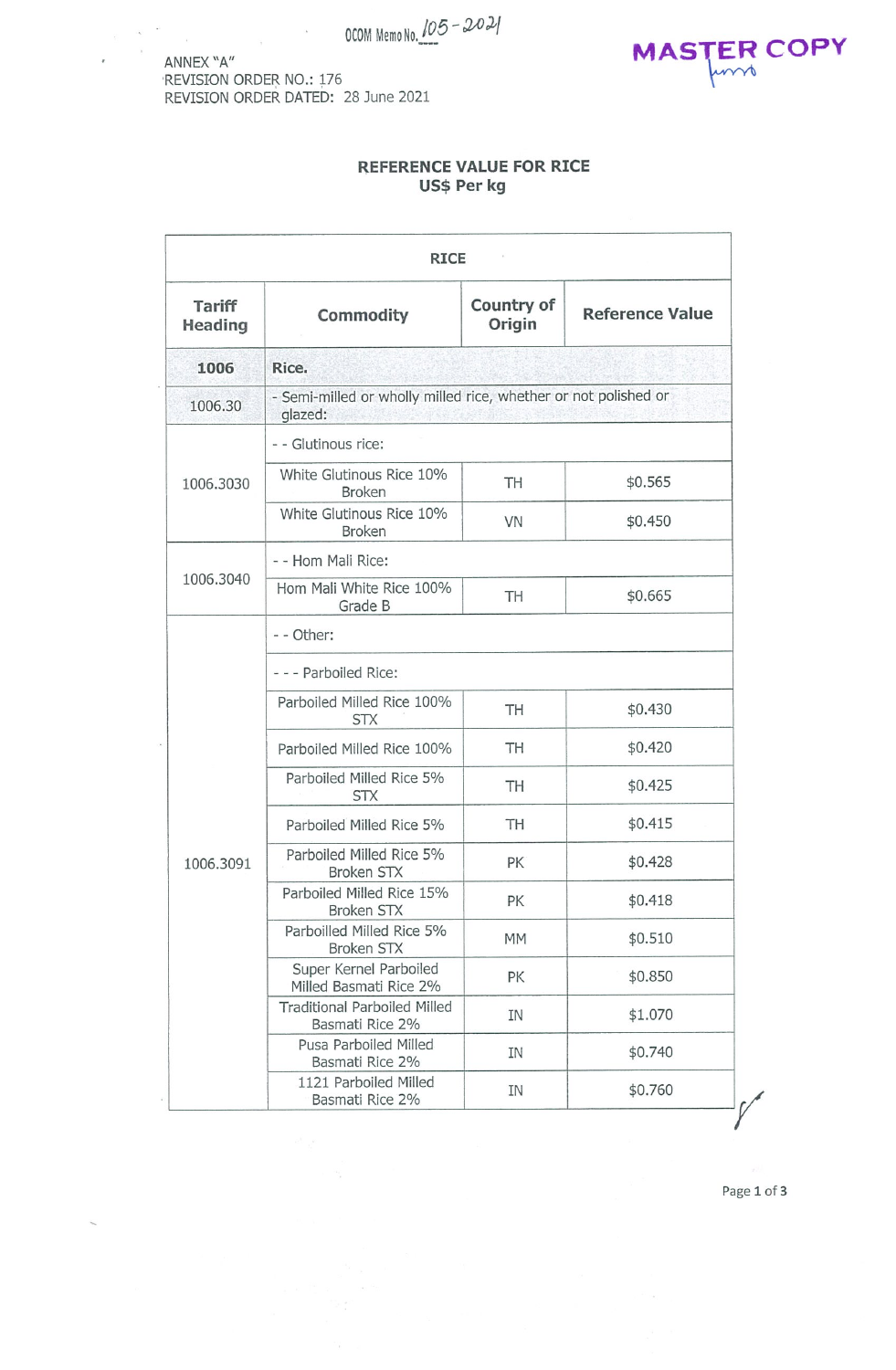OCOM Memo No.  $105 - 2021$ 

ANNEX 'A" REVISION ORDER NO.: 176 REVISION ORDER DATED : 28 June 2021



## REFERENCE VALUE FOR RICE Us\$ Per kg

|            | - - - Other:                          |           |         |
|------------|---------------------------------------|-----------|---------|
|            | White Rice 100% Grade B               | TH        | \$0.425 |
|            | Pathumthani Fragrant 100%<br>Grade B  | TH        | \$0.605 |
|            | Super Kernel White Basmati<br>Rice 2% | PK        | \$0.820 |
|            | Super Kernel Brown Basmati<br>Rice 2% | PK        | \$0.700 |
|            | Traditional White Basmati<br>Rice 2%  | ΙN        | \$1.280 |
|            | Traditional Brown Basmati<br>Rice 2%  | IN        | \$1.051 |
|            | Pusa White Basmati Rice<br>2%         | IN        | \$0.822 |
|            | Pusa Brown Basmati Rice<br>2%         | ΙN        | \$0.714 |
|            | 1121 White Basmati Rice<br>2%         | ΙN        | \$0.903 |
|            |                                       | TH        | \$0.415 |
|            |                                       | VN        | \$0.435 |
| 1006.30.99 | White Rice 5% Broken                  | PK        | \$0.413 |
|            |                                       | IN        | \$0.390 |
|            |                                       | <b>MM</b> | \$0.410 |
|            |                                       | TH        | \$0.414 |
|            | White Rice 10% Broken                 | VN        | \$0.430 |
|            |                                       | PK        | \$0.408 |
|            |                                       | TH        | \$0.409 |
|            | White Rice 15% Broken                 | VN        | \$0.425 |
|            |                                       | PK        | \$0.403 |
|            |                                       | TH        | \$0.400 |
|            |                                       | VN        | \$0.415 |
|            | White Rice 25% Broken                 | PK        | \$0.358 |
|            |                                       | IN        | \$0.365 |
|            |                                       | <b>MM</b> | \$0.349 |

Page 2 of 3